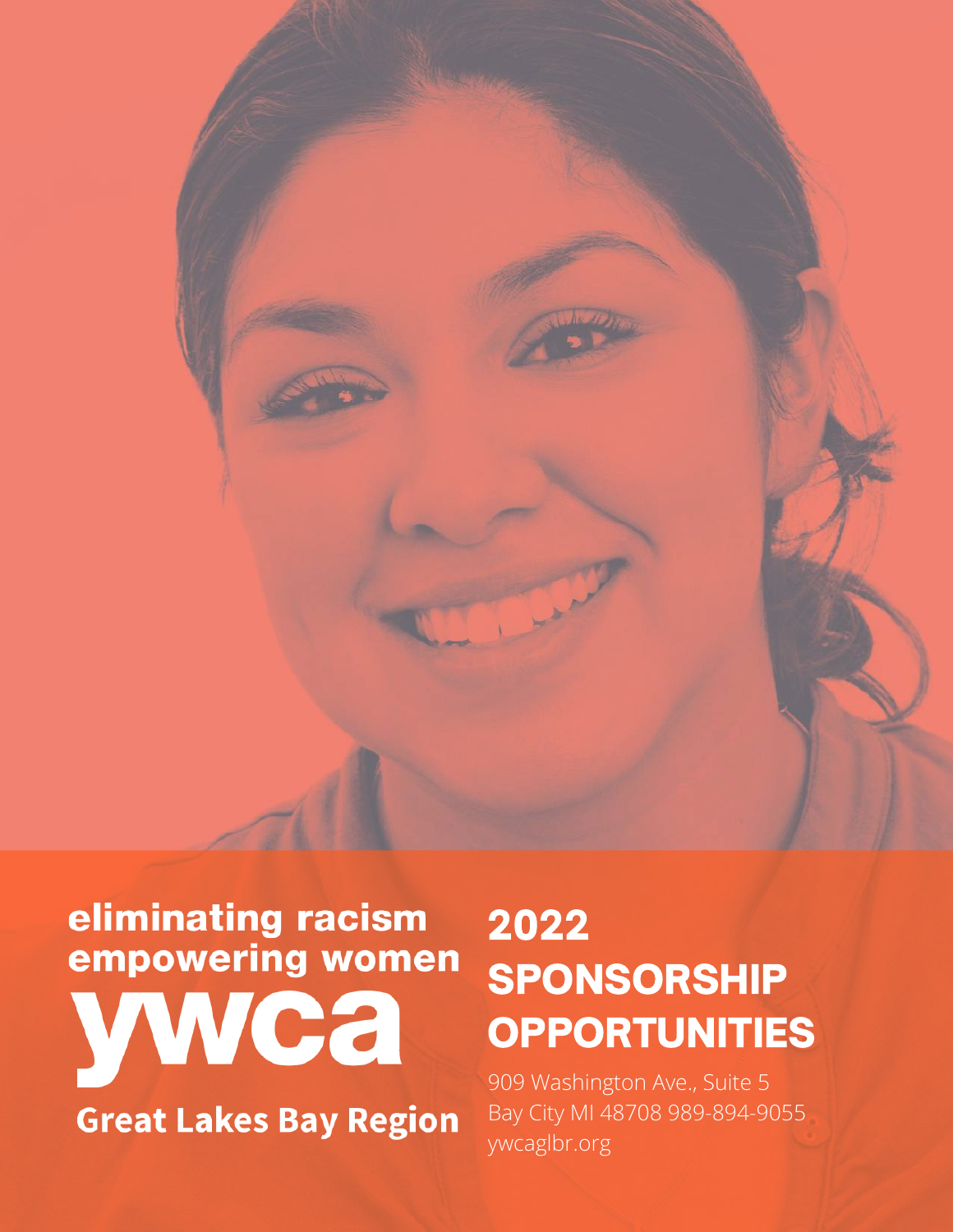### Who We Are

The YWCA Great Lakes Bay Region began serving women in Bay City over 130 years ago. Today we serve Bay, Midland and Saginaw Counties by providing programs for women's economic empowerment. The women we serve may be struggling financially, or just seeking a path forward and our programs offer help women meet their personal, economic and career goals.

In 2021, we added our InterACT Diversity, Equity and Inclusion training program. If you're interested in your team, your coworkers, your boardgoal is to help you, your coworkers, fellow club members and coworkers acknowledge and break down biases that inhibit cooperation and connection. InterACT is a program designed to confront unconscious beliefs and behaviors. Supporters like yourself allow us to carry out our mission of eliminating racism, empowering women and promoting peace, justice, fredom and dignity for all.

## Our Events

**Riverside Art Festival:** The YWCA Great Lakes Bay Region's Riverside Art Festival draws over 10,000 people to downtown Bay City and along the riverfront of the Saginaw River. In 2021, we are elevating female artists and makers, as well as all artists and makers of color, by giving them center stage at RAF. Our goal is to not only for the RAF to draw high quality artists from throughout the state but to give more local artists a platform to connect with new customers in the Great Lakes Bay Region. (June 11-12, 2022).

**Women of Achievement:** This event honors women in the Great Lakes Bay Region who have made outstanding contributions in volunteer and/or professional activities in the areas of Business & Entrepreneurship, Community Leadership, Education, Healthcare, Social Justice, and Lifetime Achievement.

**Empowerment Symposium:** This is our evening of empowering speakers, which connects both ends of our mission: to eliminate racism and empower women. The event has focused on providing career and life advice for professional women, but in 2021 we are adding an exploration of race while featuring the YWCA GLBR's InterACT Diversity Equity and Inclusion program. The event includes strolling appetizers and a night full of great speakers, and regularly draws up to 250 attendees. (November 2022)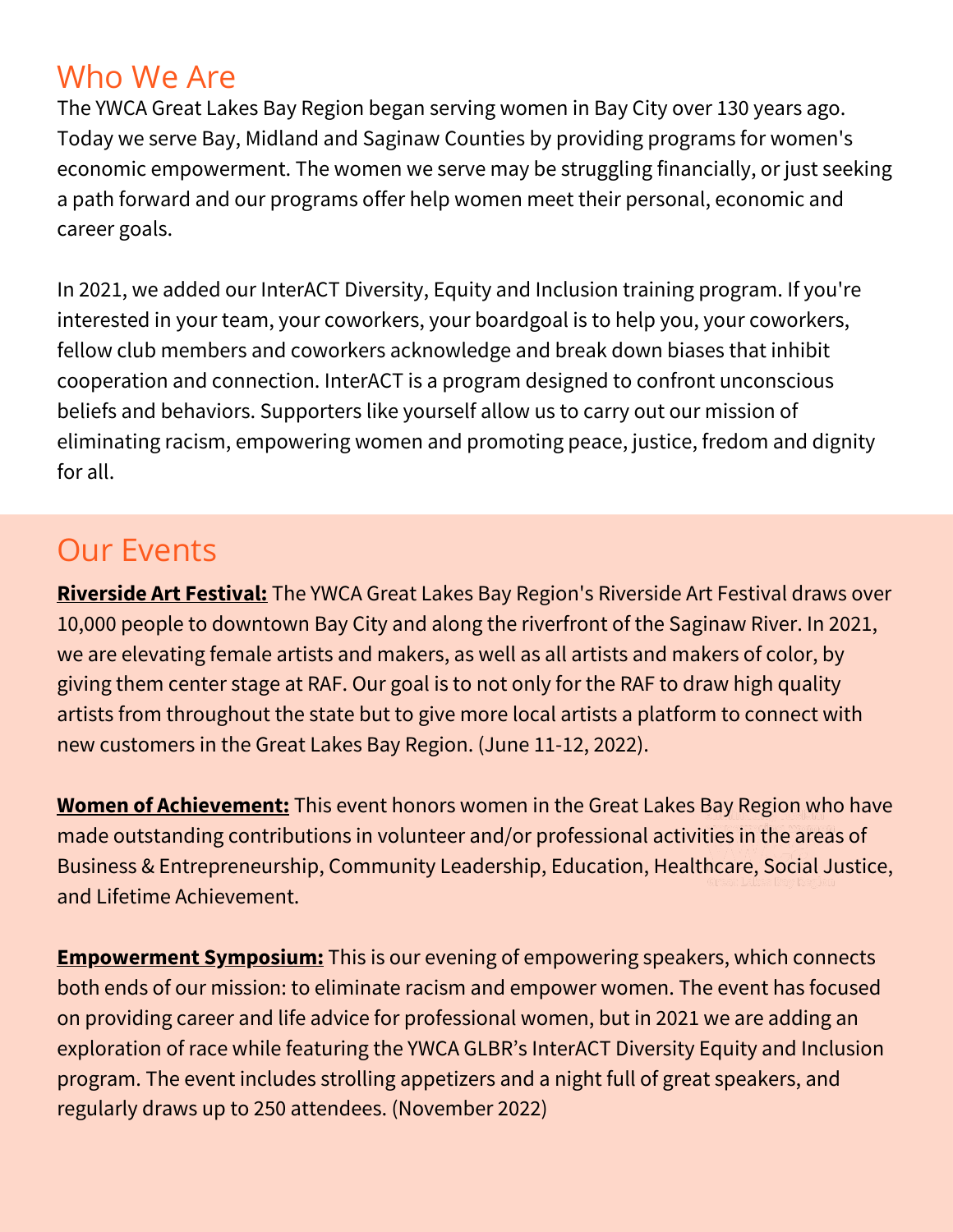## Title Sponsorships

#### **EMPOWERMENT SYMPOSIUM TITLE SPONSORSHIP - \$5000**

- Title sponsor recognized in Empowerment Symposium logo, tickets and all promotional materials, signage, recognition from the podium at the Empowerment Symposium.
- Reserved table, with preferred seating, at the Empowerment Symposium
- Open the evening with the event Welcome
- Complimentary InterACT Diversity, Equity and Inclusion program for team

#### **RIVERSIDE ART FESTIVAL TITLE SPONSORSHIP - \$5000**

- Title sponsor recognized in Riverside Art Festival logo, tickets and all promotional materials.
- Single booth (12 x 24) space with prime placement
- Listing on all signage, advertisements for the Riverside Art Festival
- Complimentary InterACT Diversity, Equity and Inclusion program for team

#### **MISSION BUSINESS SPONSORSHIP PACKAGE- \$3000**

- Recognition on all communications promotional materials, website and social media associated with our InterACT Diversity, Equity and Inclusion program. This program addresses unconscious bias and works to build a bridge of understanding. For our region to be vital and offer a high quality of life to all, we believe diversity equity and inclusion should be core principles for all employers/community organizations to adopt.
- Also includes recognition at the Inspire Sponsorhip level for the Empowerment Sypmosium, and all of the benefits that includes.